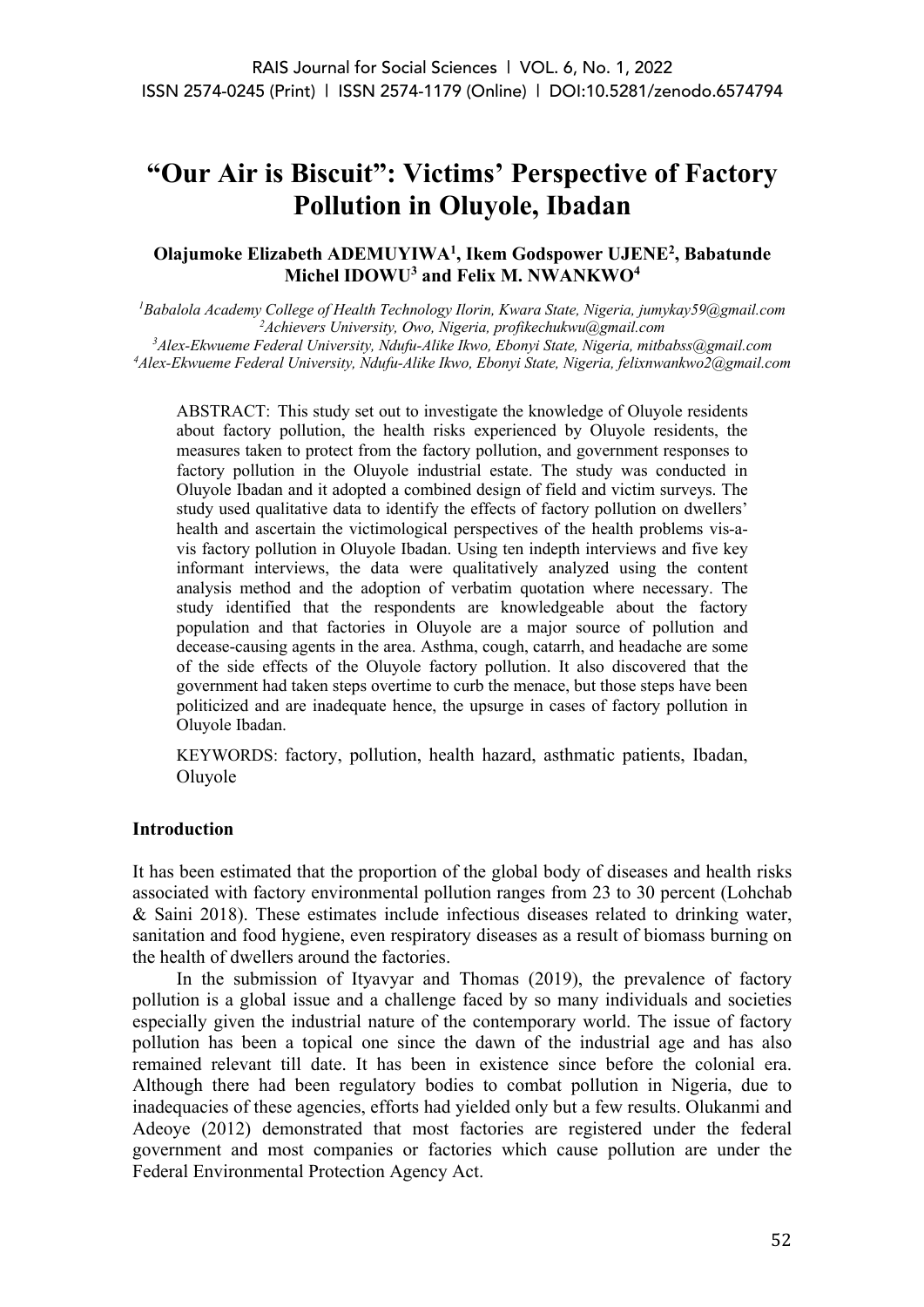Industrialization and increased productivity are making unprecedented demands on natural resources. Moreover, chemical research and technologies have brought about 70000 compounds into use (Oyinloye 2015). The advancement in technology as a result of urbanization and industrialization has contributed to the increase in the discharge of pollutants into the environment through industrial effluents, domestic waste and autovehicle emissions (Olukanmi and Adeoye 2012). Studies have also shown that metals polluting soils can be hazardous to the health of dwellers around the factory areas i.e., the depository for pollutant metals as a result of adsorption processes which bind the metals to it. Proceeding, Jamshaid, Khan, Ahmed and Saleem (2018) added that high concentration of metals can cause harm to lives and environment of the individuals.

The effluents from factories are seen to have considerable effects on the water quality and making the water unsafe for human use. The negative consequences of factory pollution are of great health concern and this propelled Saini, Lohchab, Nain and Kumari (2019) to submit that microbes which are emitted into the water bodies are followed by fungi which are in themselves detrimental to human health system. To this effect, the public, especially individuals are speedily and increasingly becoming aware which has resulted in the interactions and in some case, conflicts between residents and factories. David (2015) believed that the problems are undoubtedly greatest in developing worlds where traditional sources of pollution such as factory emission, poor sanitation, inadequate waste management, exposure to health pollution from biomass fuels affect large numbers of people.

Being one of the industrial hubs of south-west Nigeria, Oluyole Industrial Estate houses such great industries like Yale Foods Industry, Seven-Up Bottling Company, Obasanjo Farms and many more high machine-powered industries. Despite the presence of these industries, a multifaceted and multi-layered study has not been conducted to ascertain the level of factory pollution from a victimological perspective especially given the siting of a new hospital in the estate- the Adeoyo State Hospital.

As a result, this study set the following objectives; to explore the knowledge of Oluyole residents about factory pollution; to identify the health risks experienced by Oluyole residents; to investigate measures taken in protection from the factory pollution and; to analyse government responses to factory pollution in Oluyole industrial estate.

#### **Literature review**

The central role played by industry in the economy of any nation is clearly evident in being one of the main determinants of economic growth and development. This is made possible through its role in increasing both national and per capita income, augmenting international trade, job creation, facilitating the growth of domestic markets, urbanization, among others (Obafemi, Eludoyin & Akinbosola, 2019) in the submission of Obafemie et al. (2019); they believe that although industrialization is inevitable, various devastating ecological and human disasters which have continuously occurred over the years implicate industries as a major contributor to environmental degradation and pollution processes of various magnitudes. To this end, there is the inordinate release of particles that engender pollution into the environment thereby causing industrial pollution.

Peterson (2018) opined that industrial pollution is caused by particles especially waste gases like carbon monoxide, sulfur oxides, and nitrogen oxides which are the waste products of industry which ultimately end up in the air, water and/or land. Most of the pollution on the planet can be traced back to industries of some kind and industrial emissions are the second largest pollutants of the atmosphere after automotive exhausts (Thirugnanasambandham & Ganesamoorthy 2019). To Bishnoi, et al. (2017),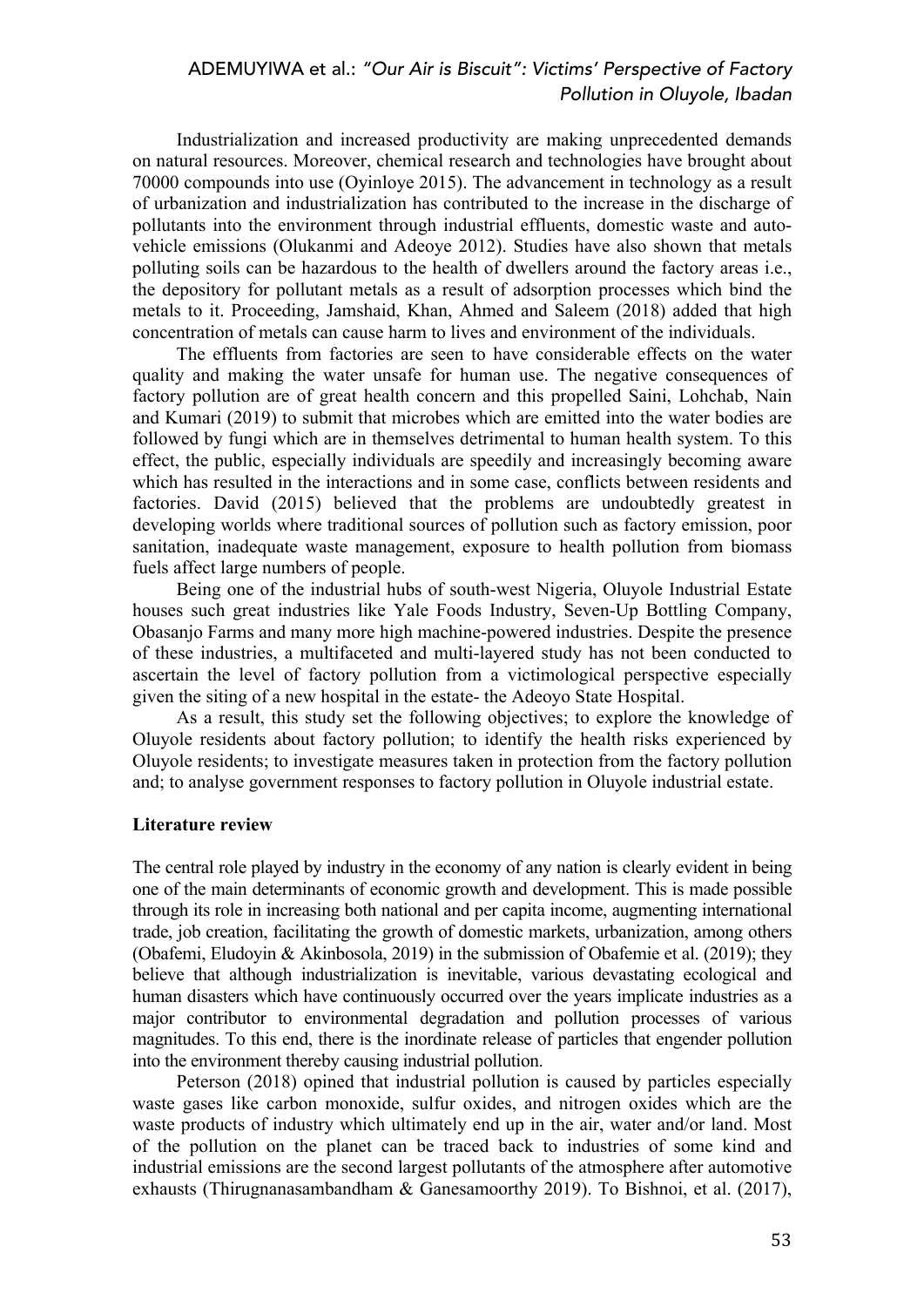factory pollution is often thought of, as those mostly visible and smelly smokestack emissions which are bound to occur in every society, because it is virtually impossible to have a productive process without waste and the pollution that follows after.

The issue of industrial pollution is presently receiving a universal attention because it affects the climate of the environment and its impact is therefore global. Its health implication, which is a form of negative externality imposed on other agents in the economy who are non polluters, makes the issue of grave importance (Ojekunle et al. 2018). It has been asserted that air pollution (which is one of the different forms of pollution resulting from factory operation) is now the world's largest single environmental health risks, and is fast becoming one of the leading causes of illness and death in developing countries (Word Health Organization 2019). These industrial emissions have the potential of aggravating the problem of climate change which poses serious health challenges in terms of cardiovascular and cerebrovascular diseases among the elderly as it is usually associated with excessive temperatures and heat waves that can alter arterial pressure and blood viscosity among other health risk factors (Peterson 2018). Other human health effects due to air pollutants include asthma, carcinogenicity, pulmonary tuberculosis, cerebrospinal meningitis, pneumonia, whooping cough and measles (Thirugnanasambandham & Ganesamoorthy, 2019). The World Health Organization (WHO 2019) estimates that in the case of outdoor air pollution alone, it accounts for about 2% of all heart and lung diseases, about 5% of all lung cancers, and about 1% of all chest infections. The number of deaths attributable to outdoor pollution has significantly increased, with 176,000 deaths annually from outdoor air pollution in Africa, and 3.7 million deaths globally (WHO 2019).

In the case of Nigeria, the worrisome effect of pollution cannot be overemphasized as the country has a high record of some of the worst health and healthcare statistics in the world. For instance, life expectancy at birth had remained low which is put at 52 years in 2014 and this is owed not just to socio-economic conditions but ecological factors as well as others (CIA World Factbook 2015). Mortality is high, with infant mortality rate in 2013 pegged at 74 percent per 1000 live births and maternal mortality rate was 560 per 100,000 live births (Asubiojo, 2016). The findings of Asubiojo (2016) further asserted that respiratory diseases which are major pollution related diseases especially influenza and pneumonia, asthma and lung disease have been found to account for 249,211 deaths in Nigeria.

These diseases account for about 15% of the total deaths in Nigeria with influenza and pneumonia being among the top 3 causes of death. Following the health situation described above and in addition to other World Health Organization health indicators, numerous studies have investigated the effect of factory pollution on health using health care spending as a measure of health status but there is the dearth of researches on the influence of industrial pollution on public health in and around the Oluyole industrial area in Ibadan. As the concerns and questions about industrial pollution and its accompanying effect on humans and the environment grow louder, understanding its effect on the public health of Nigerians becomes increasingly important.

Questions to address this burgeoning impact of factory pollution have been thrust forward such by different scholars. Is there a way we can link the deteriorating health situation in Nigeria to industrial pollution? If there is a link, what policies should be designed and implemented to reduce the level of emission generated from industrial activities? Or should industrial pollution be permitted as industries are major drivers of economic growth and development? If they are to be permitted, what quota of emissions is to be allowed that will not be detrimental to human health? Are there other factors besides industrial emissions responsible for the health status of Nigerians?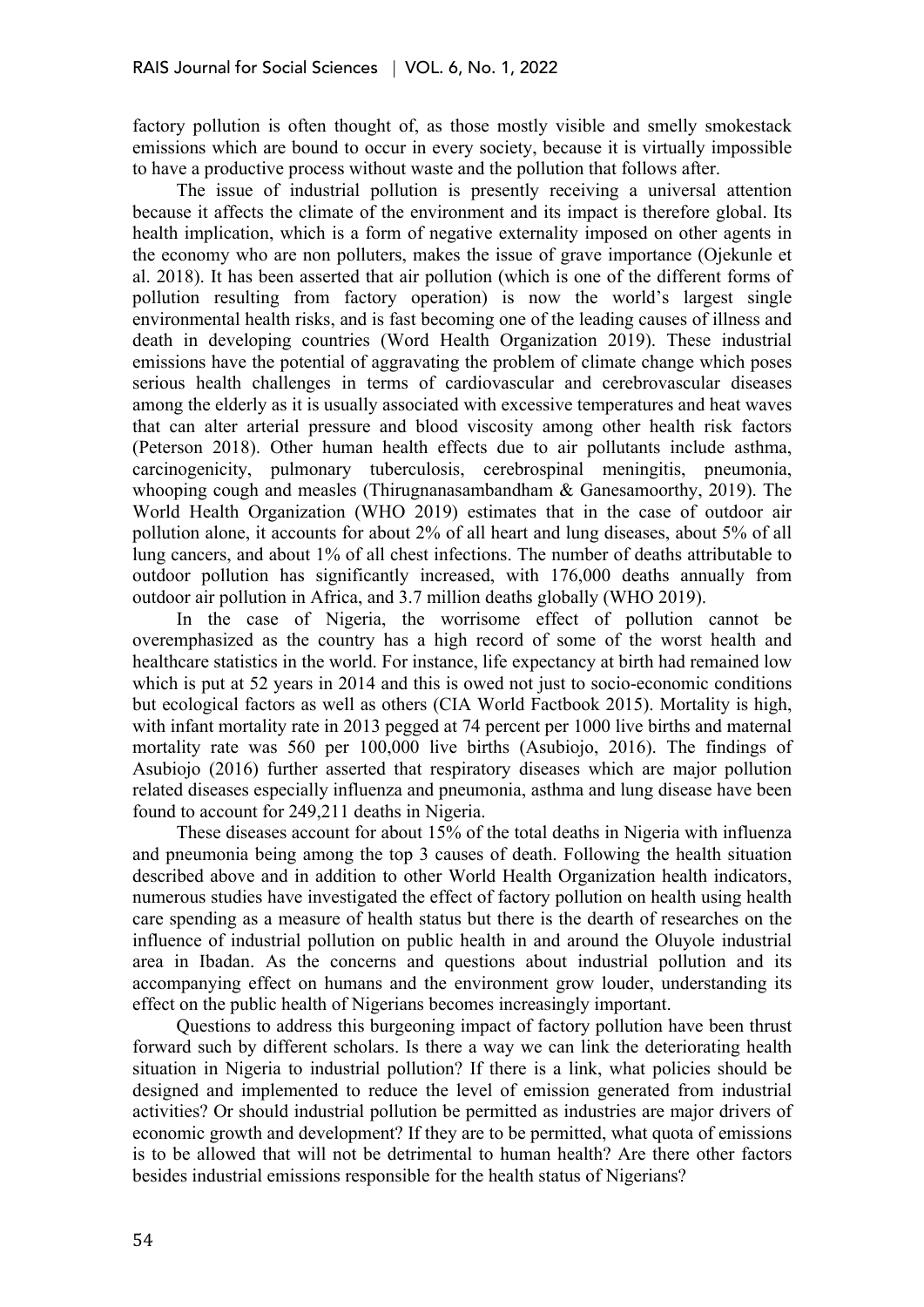The ideas of Obafemi, Eludoyin and Akinbosola (2019) further state that the industrial revolution brought with it technological progress such as exploration of oil mass food production, packaging and distribution among others. The virtually universal use of such revolutionized technologies throughout different industries have aggravated the concentrations of pollution in recent time (Obafemi et al. 2019). The concerns of environmental pollution (especially in third world countries) have been raging on for decades, which made Nobuko as far back as 1993 to submit that it is the contamination of the physical and biological components of the earth/atmosphere system to such an extent that normal environmental processes are adversely affected.

Environmental pollution is the process whereby various harmful substances are added to the environment (i.e., land, water, air, and the acoustic environment etc.) by human and/or natural activities (Saini, Lohchab, Nain and Kumari 2019).

The harmful substances called contaminants released into the environment (i.e. water, land, air) cause harm or discomfort or damage to humans or other living organisms. This is not in anyway being oblivious of the fact that pollution can be naturally occurring substances, they are considered contaminants when it exceeds natural levels. Federal Environmental Protection Agency (FEPA) as contained in Asubiojo (2016) views pollution as man-aided alteration of chemical, physical or biological quality of the environment to the extent that it is detrimental to the environment or beyond acceptable limits. Nature maintains elements of the environment- the air we breathe, the water we drink and the soil on which our foods grow, so that the composition of these elements within certain ranges ensure our survival on this planet. But Saini et al. (2019) submits that in the contemporary days, man depends on better methods and techniques to achieve his aims for better standard of living e.g. to provide good food, transport, shelter, good roads and so on, environmental degradation and pollution notwithstanding.

Environmental pollution has become an unending problem in the modern society and it is now becoming a threat to the livelihood of the people. Man's efforts both technologically and industrially have resulted in the exploitation of the earth's resources which in effect has led to environmental degradation. Pollution of the environment is likened to different sources. For instance, air pollution results from the discharge of toxic materials from man's domestic and industrial activities into the air which remain suspended in the air for a period of time. More importantly, Ityavyar and Thomas (2019) believe that there are about five major pollutants that are constantly discharged into the air namely carbon monoxide, particulate matter, sulphur dioxide, hydrocarbon and nitrogen oxides. These pollutants are obtained from burning of agricultural combustion, space heating and other industrial activities.

Carbon monoxide results from incomplete combustion of fuel in engines, sulphur dioxide results from burning of coal and oil both in utility and industrial plants. Petroleum refining is also a major source of sulphur oxide. The particulate matter includes soot, lead, asbestos, dust which varies in size ranging from the visible to the microscopic components (Yakubu 2018). Yakubu (2018) further highlighted other sources of hydrocarbons as evaporation of industrial solvents, combustion of weed as well as emissions from internal combustion engines using gasoline while the harmful nitrogen oxides result from certain combustion processes such as industrial boil from plants and transportation vehicle.

Similarly, Lohchab and Saini (2018) explained that the discharge of waste materials like industrial effluents, dust, smoke, solid waste and so on, are the products of industrialization and urbanization. The introduction of such waste materials has led to adverse effect of environmental pollution on the health of man, animals, both aquatic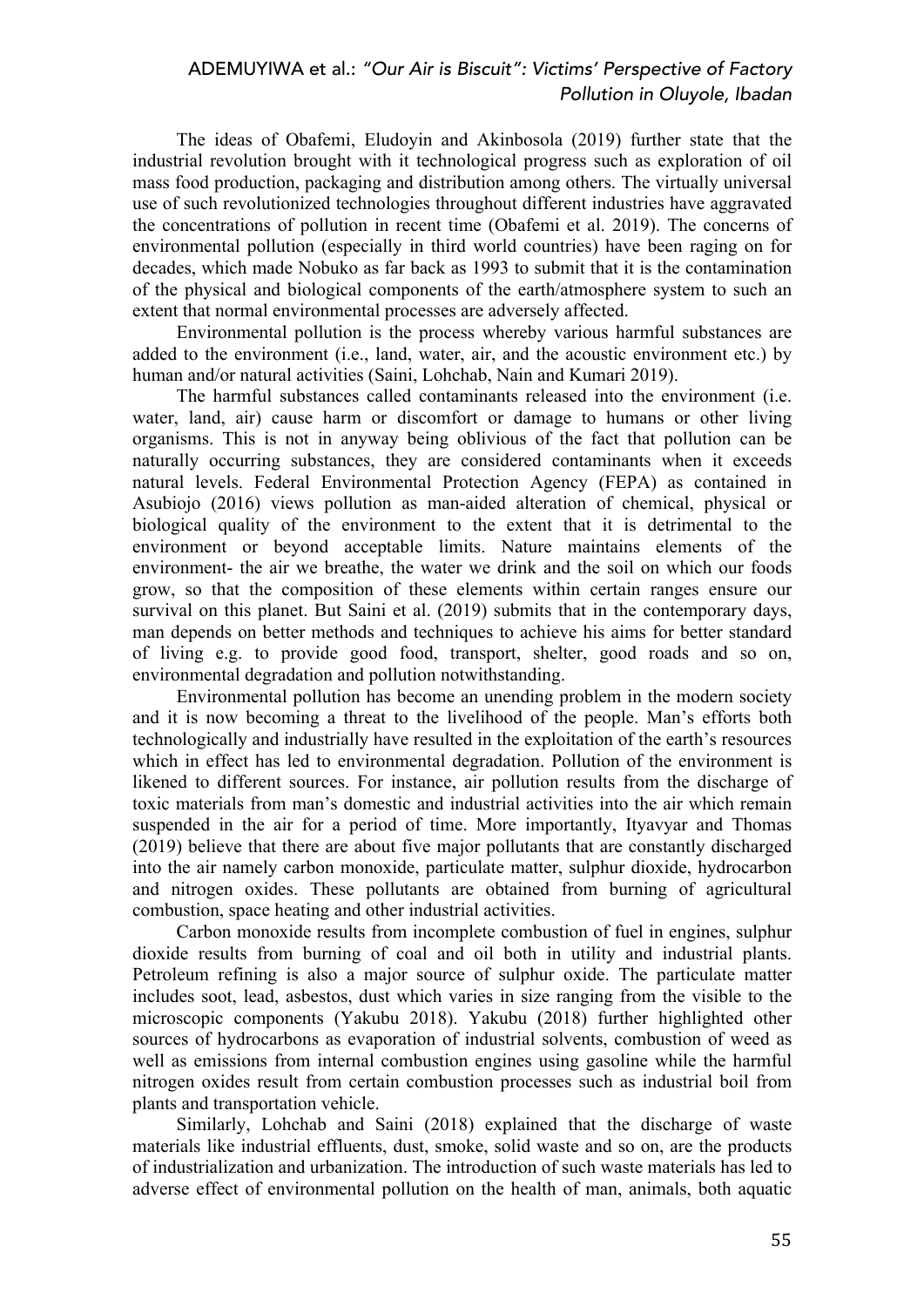and terrestrial and of course on plants. On the whole, man is essentially responsible for many of the environmental problems encountered and this invariably suggests that the unwanted by-products of man's attempts to improve his standard of living have contributed largely to the deterioration of the environment.

## **Theoretical Representation**

Modernization theory was adopted for this work. The theory is used to explain the progressive transition from a pre-modern or traditional to a modem society in terms of technology, industrialization and how it can cause pollution in the society.

Omoju (2014) submitted that environmental pollution is inevitable in developing countries and that pollution is one of the many environmental challenges facing the world today. In addition, the modernization theory, according to the American Journal of Sociology (1960) explains the process of transition in the economy from being traditional to modern. During this period of modern transitioning, the society faces a number of challenges and these are what include pollution in the environment with health and environmental effects.

The modernization theory explains that in halting environmental or factory pollution, it may undermine the economic growth and competitiveness of developing societies.

In the desires of factories to develop and improve standards of living of the people, the society opts for the goals of economic growth and cheap energy for all; leading to environmental pollution and degradation. The competitiveness of factories in developing societies, like Oluyole for instance, contributes to economic growth, job creation and development.

As much as modernization has brought about positive effects on dwellers health in Oluyole, Ibadan, by improving the income, productivity of the people, it has as well brought about degradation and adverse effect on the health of dwellers in Oluyole, Ibadan, it has caused people, their health, even their jobs leading to poverty. Developing societies desires industrialization and economic growth and this tend to consume more cheap energy. Factories are created to develop massive infrastructure to promote economic growth, but as it has been said earlier, the creation of pollution in the environment, affecting the socio-economic and health of dwellers in this area.

## **Materials and Methods**

The study adopted a combined design of field and victim surveys. The study made use of qualitative data to identify the effects of factory pollution on dwellers' health and to also ascertain the victimological perspectives of the health problems vis-a-vis factory pollution in Oluyole Ibadan. The designs were pertinent because they are human-friendly, i.e., social science-friendly, as it is non-experimental in nature and therefore, lack active manipulation (Bhattacherjee 2012).

The study was conducted in Oluyole Ibadan. Oluyole is a popular estate that doubles as a local government in Oyo State, Nigeria. Oluyole Local Government was established in 1976, and the Council occupies a total area of 4,000km2. Based on the 2006 population census, its population is 202,725 (Oyo State Government, 2019). This study area was justified by the existence of several production factories such as Yale Foods, Seven-Up Bottling Company, Obasanjo Farms, etc. Due to the overwhelming effects of pollution from these factories, a government hospital known as the "New Adeoyo State Hospital" has been established in the area to tackle incidences of pollution-related diseases contracted by the inhabitants.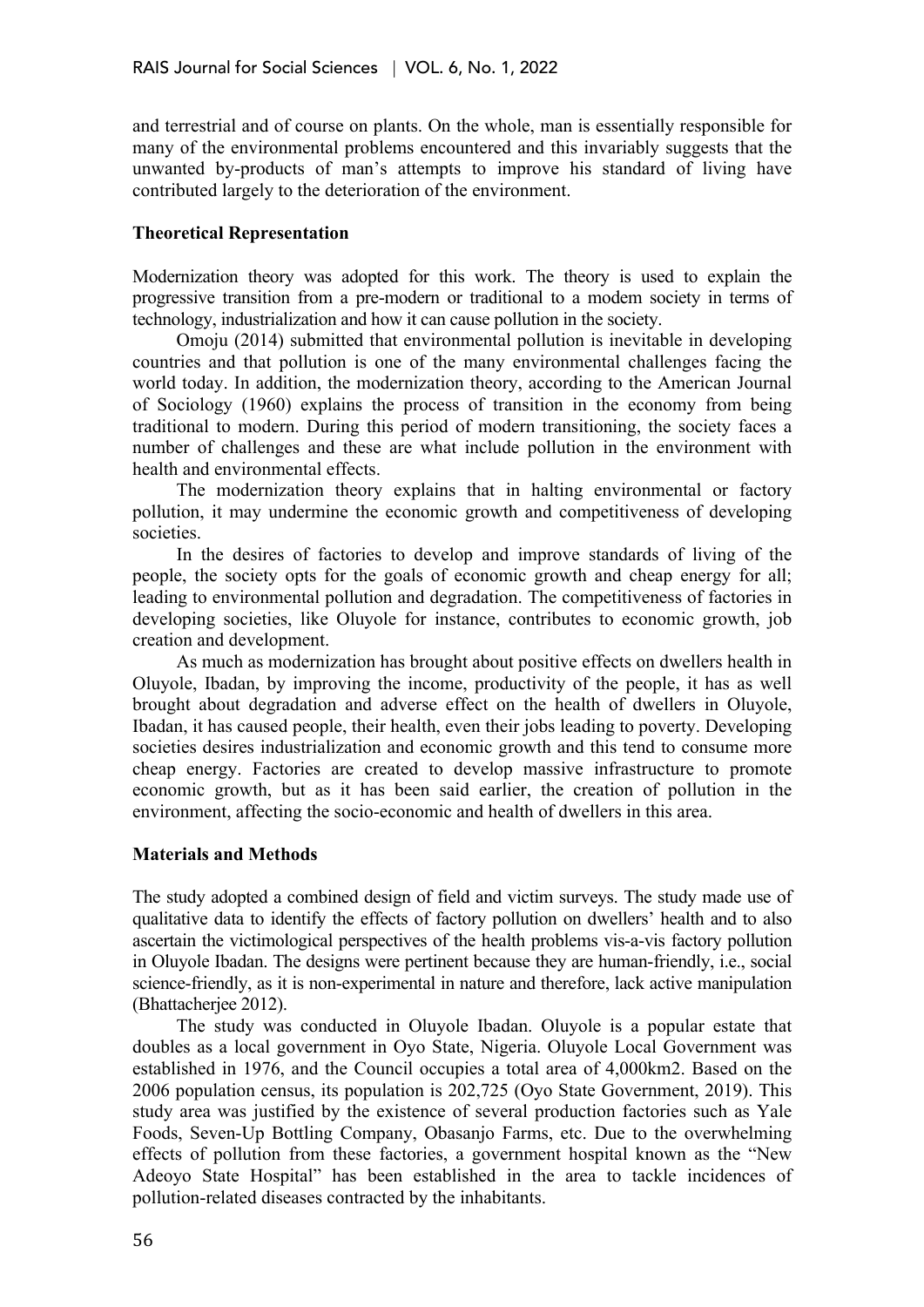The study population was drawn from the inhabitants of the industrial estate. Ten in-depth interviews (IDI) were conducted among the residents of the estate, while five key informant interviews (KII) were conducted among health workers of the newly established hospital so as to ascertain pollution-related diseases in the area. The data were qualitatively analyzed using the content analysis method and the adoption of verbatim quotations where necessary.

#### **Analysis and Discussion**

As to respondents' awareness of pollution, a great number of them agreed to be aware of pollution and the detrimental effects of pollution. With the level of awareness of what pollution is among the study respondents, it will pose no threat for them to be able to identify when either the air they breathe or the water they drink is polluted; hence, their ability to present valid data for the issue under study.In trying to understand whether the factories in Oluyole are a source of pollution or not, the researcher asked the respondents to indicate whether the factories in Oluyole are a source of pollution and they had this to say;

*Most times, the air we breathe is full of biscuit smell. Not a day goes by without us smelling biscuit, even inside your bedroom. There was even a time when our well water was contaminated by a factory that kills and processes chickens. It was not until we were upset that the government chased them away* **(IDI/Male/Igbo/20 years of residency).**

Air pollution, water pollution and noise pollution were identified as the types of polution within the area. One in-depth interviewee succinctly depicted this thus;

*I just told you about the air we breathe and how our water at some point was contaminated. Ehe, one more thing, the trailers that those factories use to park on our roads, most times, it is their noise that wakes us up. You know because they are many, they used to make a great noise* **(IDI/Male/Yoruba/20 years of residency).**

Another respondent has this to say;

*I don't think there is any ind of smell we have not smelled here since I have been living here. Believe me when I say that even chicken faeces had been poured on our roads many times thereby contaminating the air we breathe.*

## **(IDI/Female/Yoruba/10 years of residency)**

As to the frequency of the pollution, the respondents were torn between daily experience and weekly experience. Those who submitted that they experienced the different forms of pollution on a weekly basis believed that their responses are occasioned by their absence from the area in most circumstances. This is a show of the frequency and magnitude of the pollution, even though those that submitted that they experienced it daily believed that air pollution (such as the smell of hot biscuit) surmounted other types of pollution. For instance, a relatively young respondent for the qualitative data argued thus;

*Bros you no dey smell am? The biscuit weh dem dey bake? Na so we dey smell am everyday na. Even though the smell na fine one, it still dey block our ability to smell real and better things* **(IDI/Female/Yoruba/4 years of residency).**

The respondents also believed that factory pollution is a bad factor with accompanying health challenges and therefore ought to be tackled decisively. This was depicted in the response of one of the in-depth interviewees who said;

*You see the way my eyes are red, this is how it had been for so many years. I finished building my house and I parked into it 23 years ago, then suddenly*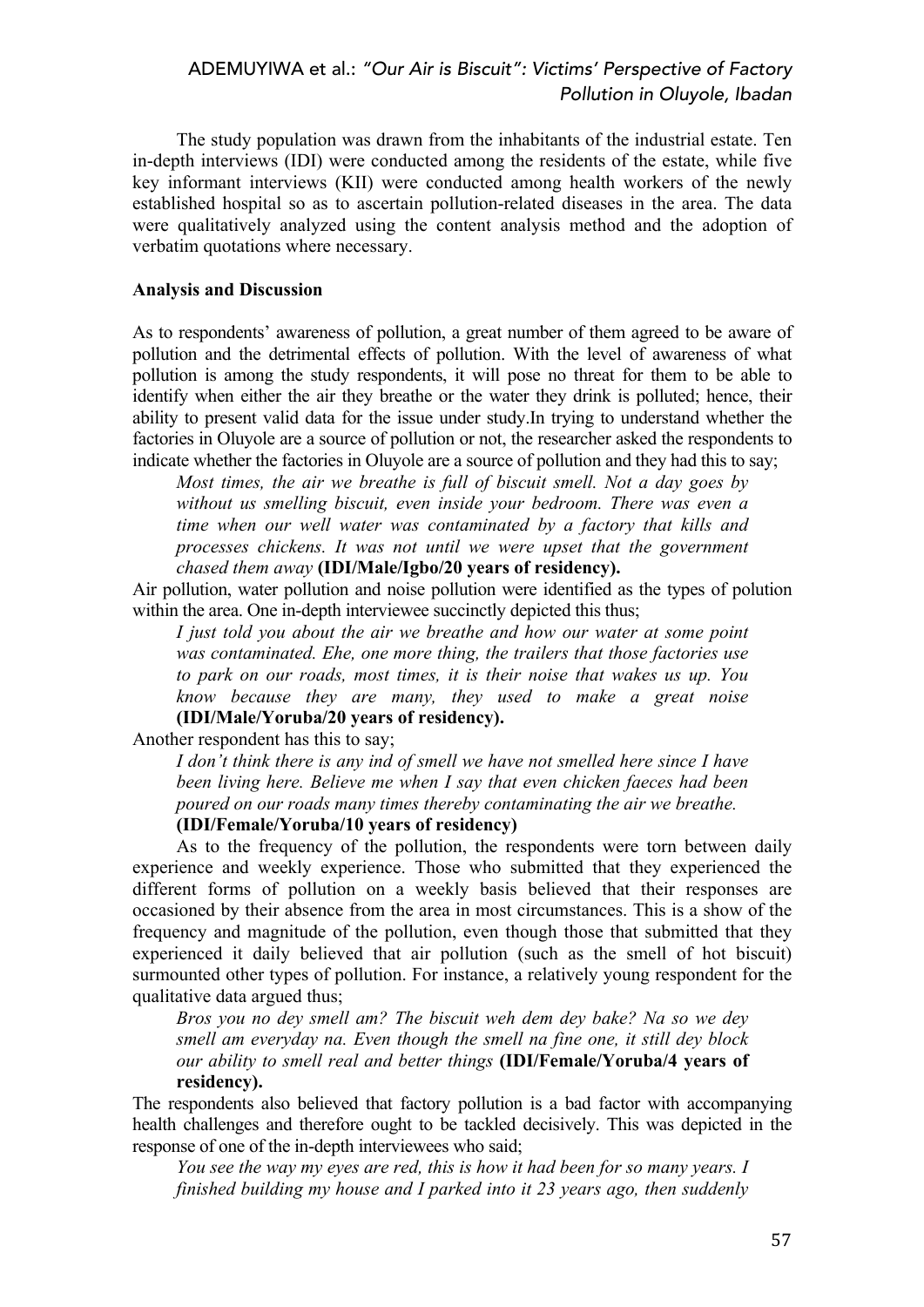*I realized that my eyes were getting red and we'd gone for different medical tests but they asked me to park out of the place. Should I run away from the house I built with my money?* **(IDI/Male/Yoruba/23 years of residency).**

In trying to determine whether factory pollution affects both the health of dwellers and/or the neighbourhood, the respondents were asked to respond on questions which border on this objective and to submit whether they had been victims of chronic or non-chronic diseases resulting from factory pollution. A great number of the participants submitted to have experienced non-chronic health challenges resulting from factory pollution while a small number of them lamented experiencing chronic health issues suspected to have engineered by the factory wastes in the area.

To drive home this certainty, the key informant interview conducted on a doctor with the New Adeoyo State Hospital (which is the nearest government health facility to Oluyole estate) stated thus;

*Even though this is a state-owned medical facility, people from Oluyole patronize here a lot. Some of them are with asthma, while some come for treatments for as little as headache* **(KII/Male/11 years with the Adeoyo State Hospital).**

They believed that such wastes that are indiscriminately disposed of around the neighborhood have the tendency to degrade the quality of the environment. They also believed that at some point when the factories want to burn waste such as unused cartons, the smoke gets into the atmosphere thereby affecting the quality of the atmosphere. For instance, an 80-year man who had resided in the area for 45 years (and was coincidentally celebrating his  $80<sup>th</sup>$  birthday on the day of the interview) lamented thus;

*Sometimes they bring out their cartons to burn and you see the cloud getting dark due to the smoke. The smoke goes so high that the whole environment becomes dark as if it's going to rain.* **(IDI/Male/Yoruba/45 years of residence).**

The researcher inquired into the efforts taken by both the community and the government as to stopping factory pollution in the area and the effectiveness of those efforts where they exist.

*About 20 years ago, all our water coming from the ground including our tap and well, was contaminated with chicken waste and smell. We couldn't use it for anything, we didn't know that a factory that rears and processes chicken was the fault. The pipe through which the waste water goes had broken somewhere and the whole water was now channeled into our source of water. It took the effort of me and some other elders in the community to go to the government and mount pressure on them before they came to chase them away. Whenever something like that happens, we gather all the landlords in the area and we go first to the ministry of health and later to town planning and through our efforts, they do something about it* **(IDI/Male/Yoruba/45 years of residence).**

Another respondent for the in-depth interview had this to say;

*There was a time when this carton industry close to us here started burning their cartons, most times you'll see the particles of the cartons everywhere inside your sitting room and bedroom not to talk of the smoke so some community leaders went and spoke to company about it but they did not*  listen so they went to the government. It was through the effort of the *government that the company had to raise their funnel so that the smoke and particles started going up* **(IDI/Female/Yoruba/4 years of residence).**

Anthropogenic (man-made) pollution has long been implicated as a major contributor to poor health, and has been recognised as an exacerbating factor when it is present with other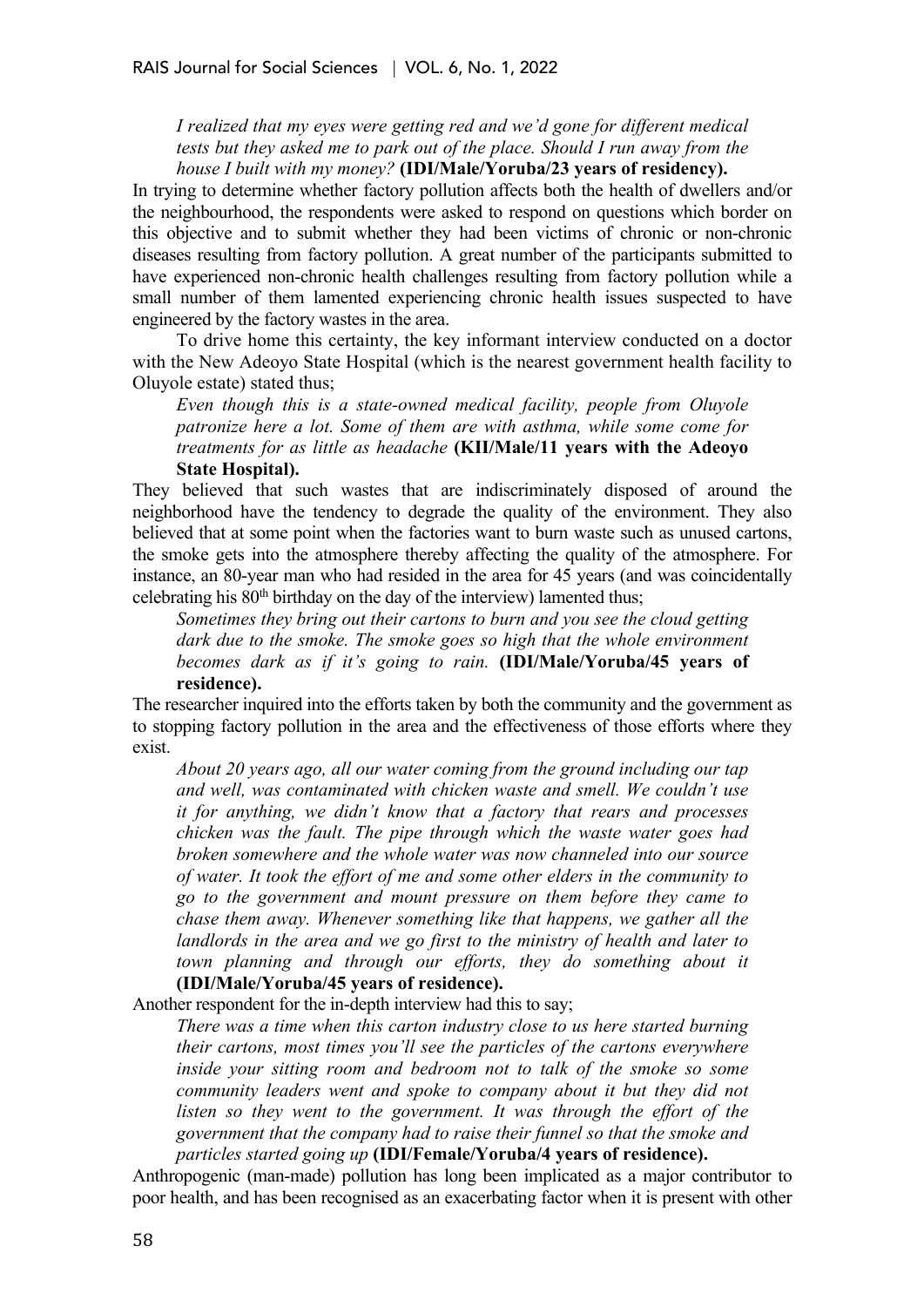contributory factors such as exposure to cigarette smoke and natural allergens such as pollen. He, Liu and Salvo (2019) believe that direct causality is notoriously difficult to prove when considering the range of potential pollution sources and the almost infinite variety of chemicals to which the public is often exposed such as documented in and around Oluyole industrial area. Despite the concerns of difficulties as expressed above, an antique study done by Ginns and Gatrell (1996) had shown evidence of an association between pollution of different types as experienced in Oluyole and diseases of different kinds, mortality and morbidity, even when adjustment for other risk factors is made. Many of the residents living around the major industries that exist in Oluyole have complained about the plume of emissions, water contamination and noise pollution and have reported an increased incidence of headaches, sore eyes, sore throats, runny or blocked noses, and wheezing or asthma attacks.

One of the major concerns among parents and teachers of school age children whose schools are close to the factories in the area was an apparent increase and severity in the incidence of asthma. For instance, a nonacademic staff of one of the public schools in the area submitted that when the factory begins to burn their empty cartons, the students start experiencing asthmatic condition with high intensity. This is in line with the study conducted by Persico and Venator (2019) which relatively focused on the possible effects of particulate air pollution on the incidence of asthma and other respiratory problems, and which eventually submitted that there is a strong association between exposure to particulate pollution and asthmatic symptoms.

From the foregoing, it could be deduced that the concerted effort of both the community and the government had yielded more gains in the fight against factory pollution but the study population believed and submitted that more needs to be done by the government with respect to curbing the still existing factory pollution.

The chemical conversion of raw materials into usable (or consumable) products requires different industrial activities ranging from heating to melting which may be traditionally done by burning fossil fuels. These activities bring about the inevitability of factory waste emission and the need to curb them.

## **Conclusion**

This study has been able to thrust forward the negative effects of factory pollution, especially how they affect the health of the individuals residing around factories located in the Oluyole industrial estate of Ibadan. The study has also established that through the combined efforts of the community members and leaders in Oluyole and the government at different levels, factory pollution had been reduced in the area with few cases of pollution still traceable to the factories in and around the estate.

## **Financial Support**

The present research did not receive any financial support.

## **Conflict of Interests**

The authors declare that there is not any conflict of interest regarding the publication of this manuscript. In addition, the ethical issues, including plagiarism, informed consent, misconduct, data fabrication and/ or falsification, double publication and/or submission, and redundancy have been completely observed by the authors.